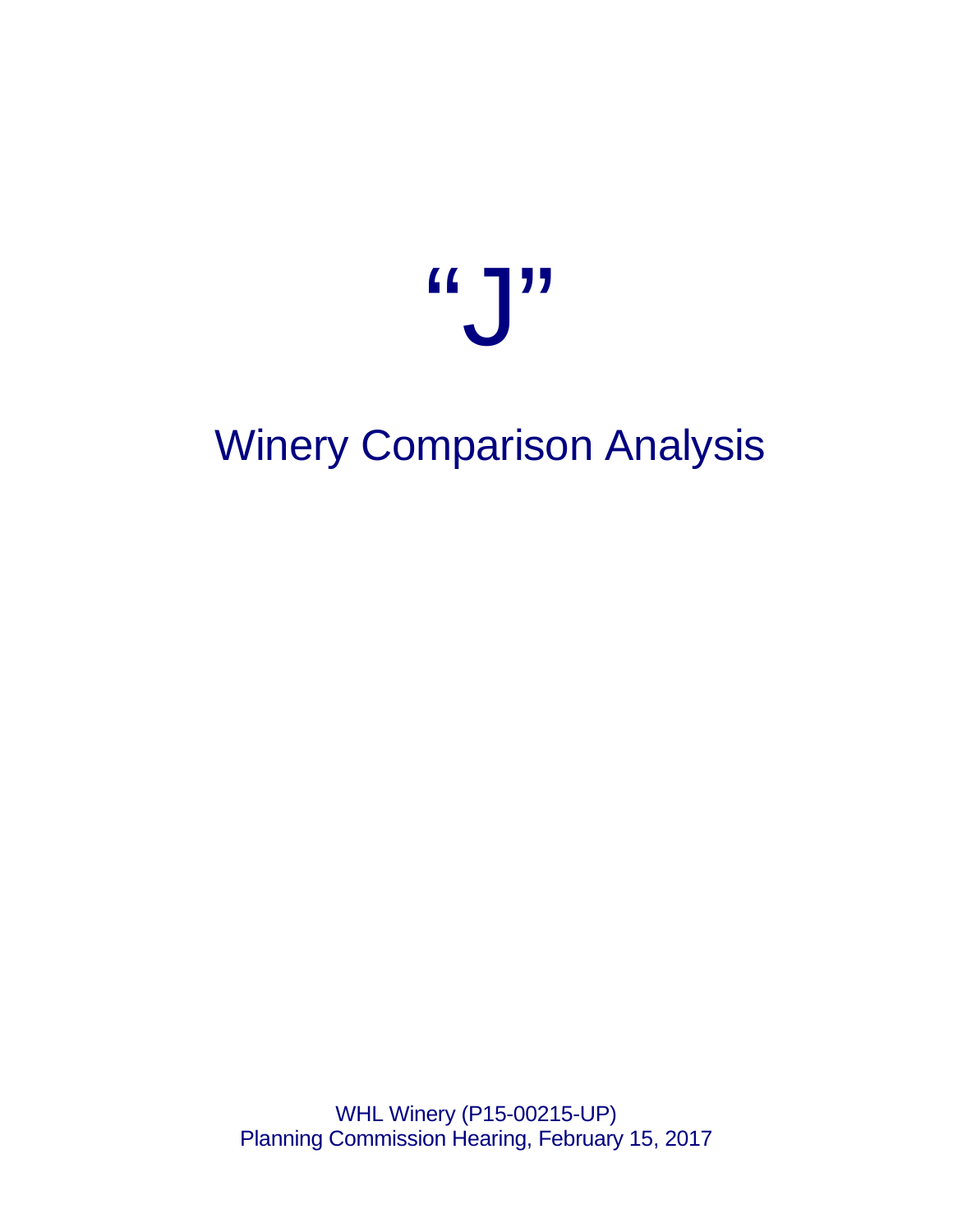### **WHL Winery P15-00215 Summary of Location and Operation Criteria**

| <b>LOCATIONAL CRITERIA</b>                         | <b>STAFF COMMENTS</b>                                       |
|----------------------------------------------------|-------------------------------------------------------------|
| Size of Parcel                                     | 19.97                                                       |
| Proximity of Nearest Residence                     | 760 feet                                                    |
| Number of Wineries Located Within One Mile         | 15 wineries - two are approved but not producing            |
| Located Within the Napa Valley Business Park (AKA  |                                                             |
| Airport Industrial Area)                           | No                                                          |
| Primary Road Currently or Projected to be Level of |                                                             |
| Service D or Below                                 | No                                                          |
| Primary Road a Dead End                            | Yes                                                         |
| Located Within a Flood Zone                        | <b>No</b>                                                   |
| Located Within a Municipal Reservoir Watershed     | No.                                                         |
| Located Within a State Responsibility Area or Fire |                                                             |
| <b>Hazard Severity Zone</b>                        | <b>SRA</b>                                                  |
| Located Within an Area of Expansive Soils          | <b>No</b>                                                   |
| Located Within a Protected County Viewshed         | <b>No</b>                                                   |
| Result in the Loss of Sensitive Habitat            | No                                                          |
| <b>OPERATIONAL CRITERIA</b>                        | <b>STAFF COMMENTS</b>                                       |
| Napa Green Certified or Other Related Program      | <b>No</b>                                                   |
| Percentage of Estate Grapes Proposed               | 50%                                                         |
| Number of Proposed Variances                       | None                                                        |
| Wastewater Processed On-Site                       | Proposed; Hold & Haul also proposed                         |
| <b>Voluntary Greenhouse Gas Emission Reduction</b> | Building to CALGREEN Tier 1 standards; energy               |
| <b>Measures Proposed</b>                           | conserving lighting; installation of an energy star         |
|                                                    | roof/living roof/cool roof; installation of water efficient |
|                                                    | fixtures; low impact development; water efficient           |
|                                                    | landscaping; and recycling.                                 |
| Vanpools, Flexible Work Shifts, Shuttles, or Other |                                                             |
| <b>Traffic Congestion Management Strategies</b>    |                                                             |
| Proposed                                           | No                                                          |
| <b>Violations Currently Under Investigation</b>    | No                                                          |
| High Efficiency Water Use Measures Proposed        | Installation of water efficient fixtures                    |
| Existing Vineyards Proposed to be Removed          | <b>No</b>                                                   |
|                                                    | One exisitng caretaker's residence (in addition to main     |
| On-Site Employee or Farmworker Housing Proposed    | residence)                                                  |
| Site Served by a Municipal Water Supply            | No                                                          |
| Site Served by a Municipal Sewer System            | No                                                          |
| Recycled Water Use Proposed                        | Optional                                                    |
| New Vineyards Plantings Proposed                   | No                                                          |
| Hold & Haul Proposed: Temporary (Duration of       | Duration not specified; On-site processing also             |
| Time) or Permanent                                 | proposed                                                    |
| Trucked in Water Proposed                          | No                                                          |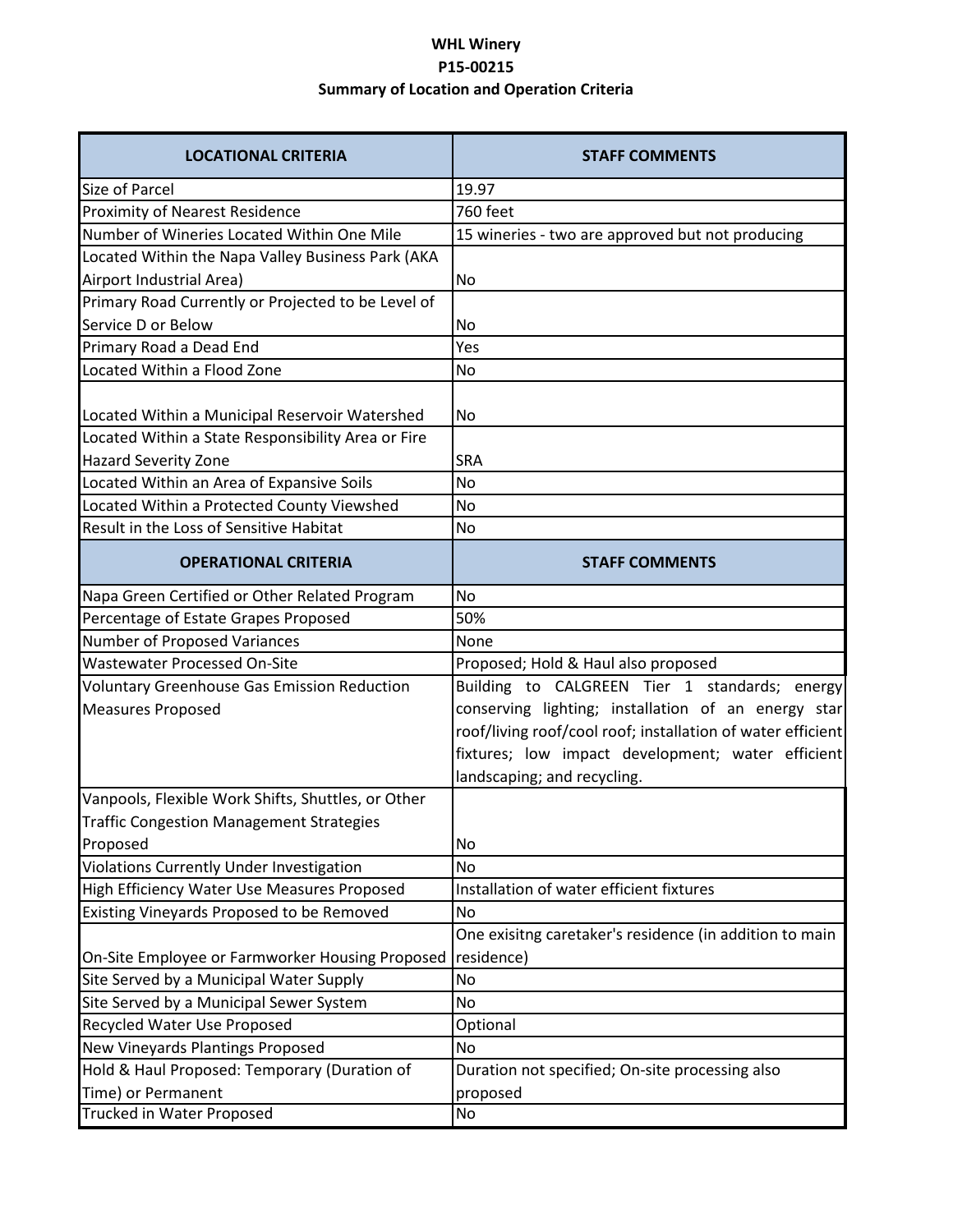#### **WHL Winery P15-00215 Wineries Within One Mile of APN 027-460-013**

| <b>Name</b>                                      | <b>Address</b>                 | <b>Bldg Size</b> | <b>Cave Size</b> | Production  | Tours/<br><b>Tastings</b> | <b>Weekly</b><br><b>Visitors</b> | <b>Number of</b><br><b>Marketing</b><br><b>Events</b> | <b>Employees</b>       |
|--------------------------------------------------|--------------------------------|------------------|------------------|-------------|---------------------------|----------------------------------|-------------------------------------------------------|------------------------|
| <b>SULLIVAN FAMILY ESTATE</b>                    | 1090 GALLERON LN               | 5894             |                  | 22500 APPT  |                           |                                  |                                                       | 6                      |
| <b>WHITEHALL LANE WINERY</b>                     | 1563 ST HELENA HWY             | 34227            | 0                | 200000 PUB  |                           | 600                              | 60                                                    |                        |
| <b>FRANCISCAN WINERY</b>                         | 1178 GALLERON LN               | 118694           | 0                | 1200000 PUB |                           | 3500                             | 4612                                                  | 94                     |
| <b>DANA WINERY</b>                               | 1895 CABERNET LN               | 8886             | 19000            | 20000 APPT  |                           | 20                               |                                                       |                        |
| <b>RUTHERFORD GROVE</b>                          | 1673 ST HELENA HWY             | 7900             | 0                | 35000 PUB   |                           | 150                              |                                                       |                        |
| <b>ALPHA OMEGA WINERY</b>                        | 1155 MEE LN                    | 17419            | 0                | 100000 PUB  |                           | 0                                |                                                       | 22                     |
| <b>PROVENANCE WINERY</b>                         | 1695 ST HELENA HWY             | 39925            | 0                | 180000 PUB  |                           | 65                               | 36                                                    | 12                     |
| <b>GRGICH HILLS CELLARS</b>                      | 1849 ST HELENA HWY             | 46083            | 0                | 250000 APPT |                           | 4004                             | 385                                                   | 44                     |
| <b>TRES SABORES</b>                              | <b>1620 SOUTH WHITEHALL LN</b> | 2150             | 780              | 20000 APPT  |                           | 4                                |                                                       |                        |
| <b>BEAULIEU VINEYARDS</b>                        | 1960 ST HELENA HWY             | 284940           | 0                | 1800000 PUB |                           | 3150                             |                                                       | 86                     |
| <b>INGLENOOK</b>                                 | 1991 ST HELENA HWY             | 74879            | 18400            | 250000 PUB  |                           | 3391                             | $\mathbf{0}$                                          | 78                     |
| NEIBAUM COPPOLA ESTATE                           | 1460 NEIBAUM LN                | 30090            | 0                | 50000 PUB   |                           | 15                               | 41                                                    | 8 <sub>1</sub>         |
| <b>DEL DOTTO FAMILY WINERY</b>                   | 1445 ST HELENA HWY             | 4200             | 15163            | 48000 APPT  |                           | 200                              | 31                                                    | $\boldsymbol{\Lambda}$ |
| LMR RUTHEERFORD ESTATE WINERY 1790 ST HELENA HWY |                                | 15160            | 0                | 100000 APPT |                           | 330                              | 32                                                    | 8                      |
| <b>TOAD HALL CELLARS</b>                         | 1885 ZINFANDEL LN              | 3360             | 6000             | 30000 NO    |                           | 0                                | $\Omega$                                              |                        |
|                                                  |                                |                  |                  |             |                           |                                  |                                                       |                        |
| <b>PENDING WINERIES</b>                          |                                |                  |                  |             |                           |                                  |                                                       |                        |
| <b>WHL WINERY</b>                                | 1561 SOUTH WHITEHALL LN        | 6812             | 0                | 10000       | 0                         | 0                                | $\Omega$                                              | $\leq 10$              |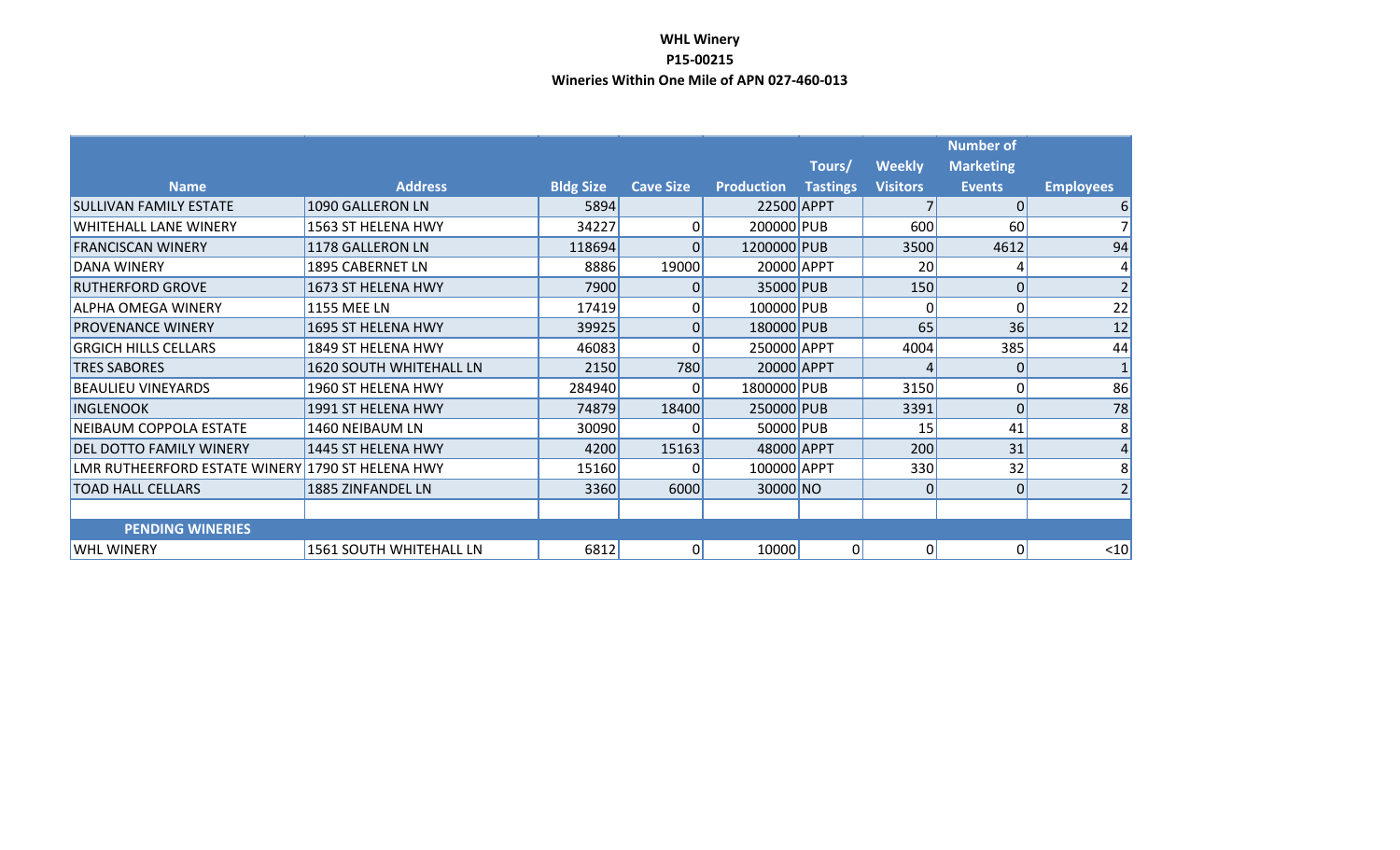#### **WHL Winery P15-00215 Winery Comparison (10,000 Gallons)**

#### **BY APPOINTMENT WINERIES**

|                                   |                  |                  |                   |                 |                 |                 | <b>Annual</b>    | <b>Number of</b> |                   |              |                    |
|-----------------------------------|------------------|------------------|-------------------|-----------------|-----------------|-----------------|------------------|------------------|-------------------|--------------|--------------------|
|                                   |                  |                  |                   | <b>Daily</b>    | <b>Weekly</b>   | <b>Annual</b>   | <b>Marketing</b> | <b>Marketing</b> | <b>Annual</b>     |              |                    |
| <b>Name</b>                       | <b>Bldg Size</b> | <b>Cave Size</b> | <b>Production</b> | <b>Visitors</b> | <b>Visitors</b> | <b>Visitors</b> | <b>Visitors</b>  | <b>Events</b>    | <b>Visitation</b> | <b>Acres</b> | <b>Location</b>    |
| DIAMOND MOUNTAIN WINERY           | 1408             | 1540             | 10000             | 25              | 25              | 1300            | 222              | 16               | 1522              |              | 54.69 hillside     |
| <b>PALOMA VINEYARD</b>            | 3613             | 0                | 10000             |                 | 14              | 728             | 100              | 3                | 828               |              | 17.11 hillside     |
| <b>BOESCHEN WINERY</b>            | 1360             | 5000             | 10000             | 10              | 70              | 3640            | 40               | 4                | 3680              |              | 18.47 hillside     |
| <b>NEMEREVER WINERY</b>           | 4092             | 3356             | 10000             | 10              | 24              | 1248            | 80               | 6                | 1328              |              | 10.08 valley floor |
| <b>JAMES COLE WINERY</b>          | 3333             | 0                | 10000             | 20              | 72              | 3744            | 260              | 5                | 4004              |              | 10.67 hillside     |
| <b>KEEVER WINERY</b>              | 7474             | 2800             | 10000             | 8               | 32              | 1664            | 420              | 15               | 2084              |              | 21.11 hillside     |
| MT. VEEDER SPRINGS WINERY         | 2860             | 0                | 10000             | n/a             | n/a             | n/a             | 110              | 5                | 110               |              | 45.93 hillside     |
| <b>FUTO WINERY</b>                | 14302            | 0                | 10000             | 10              | 25              | 1300            | 152              | 5                | 1452              |              | 40 hillside        |
| PHIFER PAVITT FAMILY VINEYARDS    | 3360             | 0                | 10000             | Δ               | 28              | 1456            | 110              | 9                | 1566              |              | 22.84 hillside     |
| <b>CIMAROSSA WINERY</b>           | 5875             | 2500             | 10000             | n/a             | 40              | 2080            | 400              | 11               | 2480              |              | 56.81 Angwin       |
| <b>BRAND NAPA VALLEY</b>          | 8968             | 7700             | 10000             | 18              | 108             | 5616            | 1870             | 19               | 7486              |              | 42.26 hillside     |
| <b>VINEYARD 22</b>                | 1565             | 10050            | 10000             | 50              | 350             | 18200           | 270              | 9                | 18470             |              | 22.61 hillside     |
| <b>MELKA WINERY</b>               | 6359             | 01               | 10000             | $\overline{7}$  | 30              | 1560            | 160              | 3                | 1720              |              | 10.57 hillside     |
| <b>FAVIA ERICKSON WINEGROWERS</b> | 7085             | 0                | 10000             | 15              | 100             | 5200            | 600              | 18               | 5800              |              | 6.35 valley floor  |
| <b>CANARD WINERY</b>              | 3005             | 0                | 10000             | 10              | 70              | 3640            | 240              | 8                | 3880              |              | 24.69 valley floor |
| <b>CHANTICLEER WINERY</b>         | 5400             | 8900             | 10000             | 10              | 70              | 3650            | 300              | 12               | 3950              |              | 40 valley floor    |
| <b>AVERAGE CALCULATION</b>        | 4977             | 2196             | 10000             | 15              | 71              | 3670            | 336              | $\overline{9}$   | 3761              | 26.95        |                    |
|                                   |                  |                  |                   |                 |                 |                 |                  |                  |                   |              |                    |
| <b>MEDIAN CALCULATION</b>         | 3613             | $\mathbf{0}$     | 10000             | 10 <sup>1</sup> | 36              | 1872            | 222              | 8 <sup>1</sup>   | 2084              | 22.61        |                    |
|                                   |                  |                  |                   |                 |                 |                 |                  |                  |                   |              |                    |
| <b>WHL WINERY</b>                 | 6812             | 01               | 10000             | 0               | 0               | $\mathbf 0$     | $\boldsymbol{0}$ | 0                | 0                 |              | 19.97 valley floor |